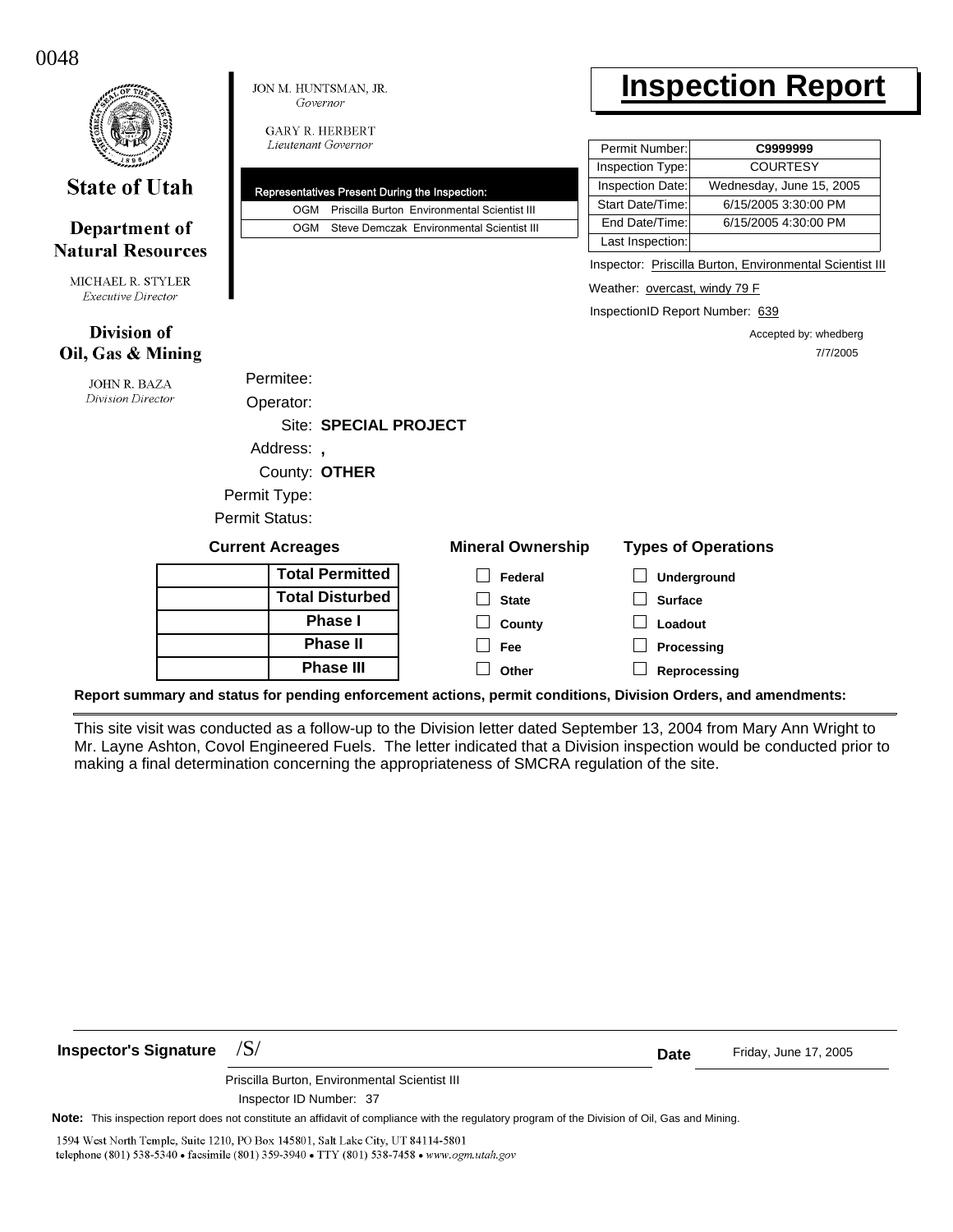*Page 2 of 4*

#### *REVIEW OF PERMIT, PERFORMANCE STANDARDS PERMIT CONDITION REQUIREMENTS*

*1. Substantiate the elements on this inspection by checking the appropriate performance standard.*

 *a. For COMPLETE inspections provide narrative justification for any elements not fully inspected unless element is not appropriate to the site, in which case check Not Applicable.*

 *b. For PARTIAL inspections check only the elements evaluated.*

*2. Document any noncompliance situation by reference the NOV issued at the appropriate performance standard listed below.*

*3. Reference any narratives written in conjunction with this inspection at the appropriate performace standard listed below.*

*4. Provide a brief status report for all pending enforcement actions, permit conditions, Divison Orders, and amendments.*

|     |                                                               | Evaluated               | Not Applicable Comment |                         | Enforcement |
|-----|---------------------------------------------------------------|-------------------------|------------------------|-------------------------|-------------|
| 1.  | Permits, Change, Transfer, Renewal, Sale                      | $\overline{\mathbf{v}}$ |                        | V                       |             |
| 2.  | Signs and Markers                                             |                         |                        |                         |             |
| 3.  | Topsoil                                                       |                         |                        |                         |             |
| 4.a | Hydrologic Balance: Diversions                                |                         |                        |                         |             |
| 4.b | Hydrologic Balance: Sediment Ponds and Impoundments           |                         |                        |                         |             |
| 4.c | Hydrologic Balance: Other Sediment Control Measures           |                         |                        |                         |             |
| 4.d | Hydrologic Balance: Water Monitoring                          |                         |                        |                         |             |
| 4.e | Hydrologic Balance: Effluent Limitations                      |                         |                        |                         |             |
| 5.  | <b>Explosives</b>                                             |                         |                        |                         |             |
| 6.  | Disposal of Excess Spoil, Fills, Benches                      |                         |                        |                         |             |
| 7.  | Coal Mine Waste, Refuse Piles, Impoundments                   | $\overline{\mathbf{v}}$ |                        | $\overline{\mathbf{v}}$ |             |
| 8.  | Noncoal Waste                                                 |                         |                        |                         |             |
| 9.  | Protection of Fish, Wildlife and Related Environmental Issues |                         |                        |                         |             |
|     | 10. Slides and Other Damage                                   |                         |                        |                         |             |
| 11. | Contemporaneous Reclamation                                   |                         |                        |                         |             |
| 12. | <b>Backfilling And Grading</b>                                |                         |                        |                         |             |
| 13. | Revegetation                                                  |                         |                        |                         |             |
| 14. | Subsidence Control                                            |                         |                        |                         |             |
|     | 15. Cessation of Operations                                   |                         |                        |                         |             |
|     | 16.a Roads: Construction, Maintenance, Surfacing              |                         |                        |                         |             |
|     | 16.b Roads: Drainage Controls                                 |                         |                        |                         |             |
|     | 17. Other Transportation Facilities                           |                         |                        |                         |             |
| 18. | Support Facilities, Utility Installations                     |                         |                        |                         |             |
|     | 19. AVS Check                                                 |                         |                        |                         |             |
| 20. | Air Quality Permit                                            | $\checkmark$            |                        | $\blacktriangledown$    |             |
| 21. | Bonding and Insurance                                         |                         |                        |                         |             |
|     | 22. Other                                                     | $\overline{\mathbf{v}}$ |                        | V                       |             |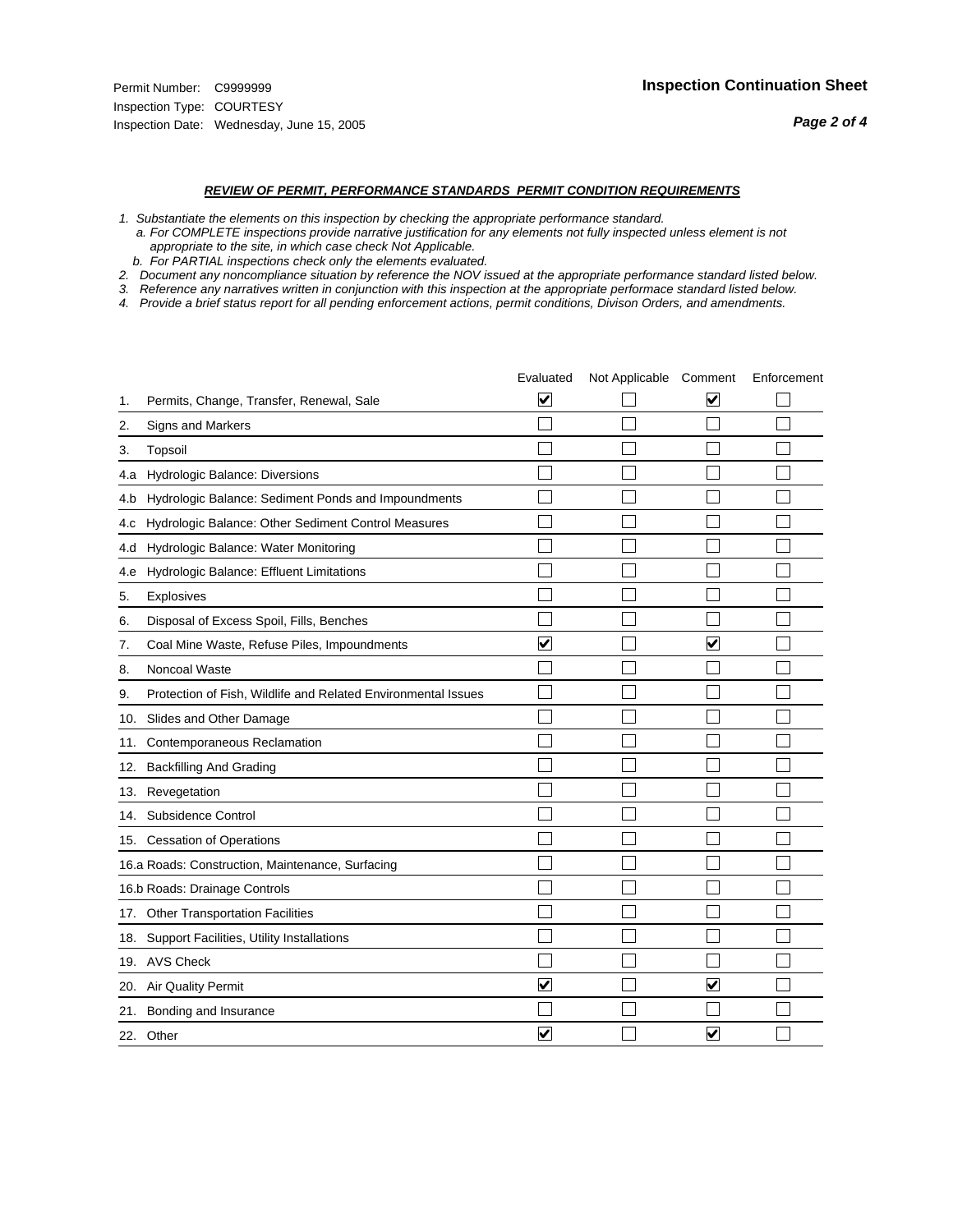#### **1. Permits, Change, Transfer, Renewal, Sale**

The office trailer on site identified the business as Terra Systems. Personnel on site were Jay Martin and Clayton Timothy, employees of Headwater Energy Services/ Covol Engineered Fuels, LC. Steve Demczak and I represented the Division.

In April 2005, Terra Systems stockpiled coal on a previously undeveloped site, located at 1865 South Ridge Road, within Wellington City limits. This area is zoned for industrial development. The site is adjacent to Miller Creek, a tributary of the Price River. (Antelope were noticed on site.)

A license for the trailer/office was obtained from Wellington City two years ago, but a construction license has not yet been issued for the remainder of the site. Topsoil was removed from beneath the coal stockpile and is being utilized to form a berm around a catch basin. Site promoters intend to obtain an MSHA permit for the existing stockpile.

The decision to permit the site should take these facts into consideration:

1. The site will process mine waste from permitted sites and may return waste from the process to the permitted mine disposal site.

2. The site will process coal from permitted sites returning the coal to the permitted site for blending.

3. Stockpiling and processing coal from several permitted coal mine sites occurred at Savage Coal Co., a site on Ridge Road that is regulated under SMCRA, by the Division. Although the processing facilities at Savage have been dismantled and currently the site is used for stockpiling and blending custom coal mixtures for various mine sites, the site is still under a SMCRA permit. Customers have included: White Oak, West Ridge, PacificCorp, Dugout, Emery, Genwal, and SUFCO.

4. Stockpiling and crushing coal from various coal mine sites occurs at Wildcat Loadout, a site on Gordon Creek Road that is regulated under SMCRA, by the Division. Although the site originally was associated only with Centennial Mine, current customers include: Horizon, Skyline, White Oak, and Centennial. 5. An unpermitted site along Ridge Road is the RailCo site is owned by Co-Op Mining Co. At this site coal is unloaded from trucks and loaded onto railroad cars. No processing occurs.

The percentage ownership of Covol, Headwaters, and Terra Systems in the venture should be obtained by the Division.

The Pacificorp tolling-fee contract information needs to be acquired and reviewed. Mr. Keith Thompson of Headwater Energy Services indicated that the tolling-fee information would be forthcoming (phone conversation on June 10, 2005).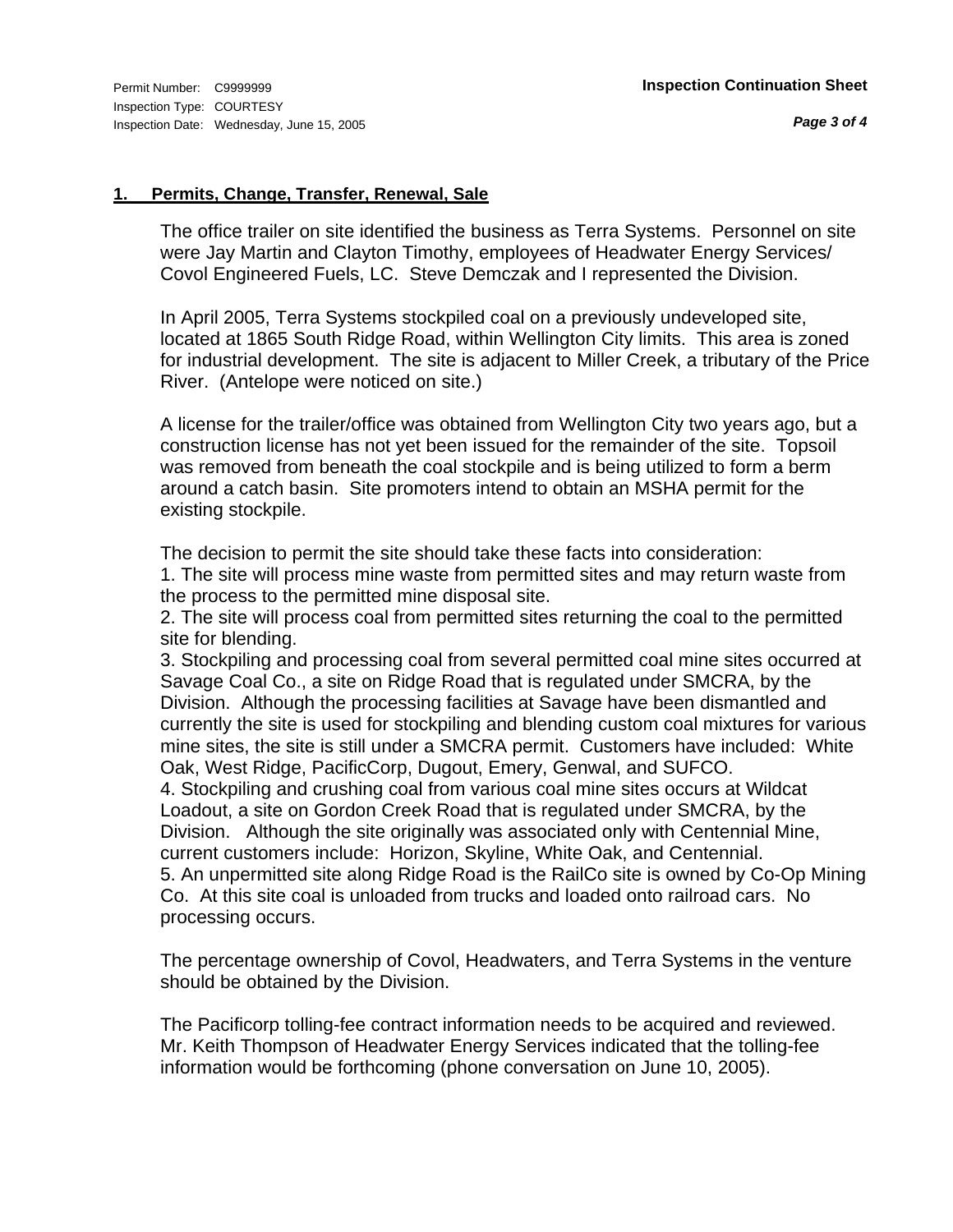*Page 4 of 4*

## **7. Coal Mine Waste, Refuse Piles, Impoundments**

Currently 27,080 Tons of coal are stockpiled on site. The coal is from Pacificorp. This stockpile is 30' high and is being stored until permits are acquired from DEQ, Air Quality, to allow processing of the coal. Although the current coal stockpile is from a single source, during a phone call on Friday, June 10, 2005, Mr. Keith Thompson of Headwaters indicated that a second contract is currently being negotiated. He further indicated that information on the Pacificorp's "tolling fee" would be forthcoming.

The stockpiled coal will be processed to improve the Btu value. Processing will include grinding, sizing, and differential settling based on density. The end product will be returned to PacificCorp. The Air Quality Order (DAQE-IN2952003-05) allows expansion of the site to 20 acres with a 1.5 MT annual throughput.

The following information is a summary of our discussion with Jay Martin during the site visit.

·Terra Systems has purchased the conveyors and hoppers etc from the Banning site. ·The stockpile will reach 50 ' high during operations and cover 2 acres.

·The processing will entail grinding, sorting, sizing, and differential settling based on density.

·The process increases the Btu value of the coal by removing moisture and eliminating sources of ash and in so doing removes sulfates and mercury from the end product. For instance, the process can reduce ash from 30% to 8%.

·Waste from the process will be high in ash, mercury, and sulfate.

·The waste remaining from the existing stockpile will be either sold as road base or fill or returned to the PacifiCorp waste stockpile.

·The processed coal will be returned to PacifiCorp for blending.

·An agreement with Arch Coal is anticipated that would allow for the waste coal currently stored at the Dugout Waste Rock site to be processed by Terra Systems. Mr. Martin indicated that the agreement was not yet firm. The final disposition of waste fromTerra Systems processing of Dugout mine waste was not discussed. The product (the processed waste) would be returned to Dugout for blending purposes. ·Terra Systems will handle each mine's coal separately, calibrating the process to the coal from each site.

### **20. Air Quality Permit**

Plans currently being reviewed by DEQ are for a 20-acre disturbance with 1.5 MT throughput. The DEQ, Intent to Approve document (DAQE-IN2952003-05) is nearing the end of the 30-day public comment period.

### **22. Other**

The Terra Systems site is separate and distinct from the former Covol syn-fuels site adjacent to RailCo. At this unpermitted site, the coal was treated with a lacquer to create a higher Btu product. Covol has since sold this site to Detroit Edison (DTE). Under current ownership it is generally thought that the coal is being crushed but not treated with the lacquer.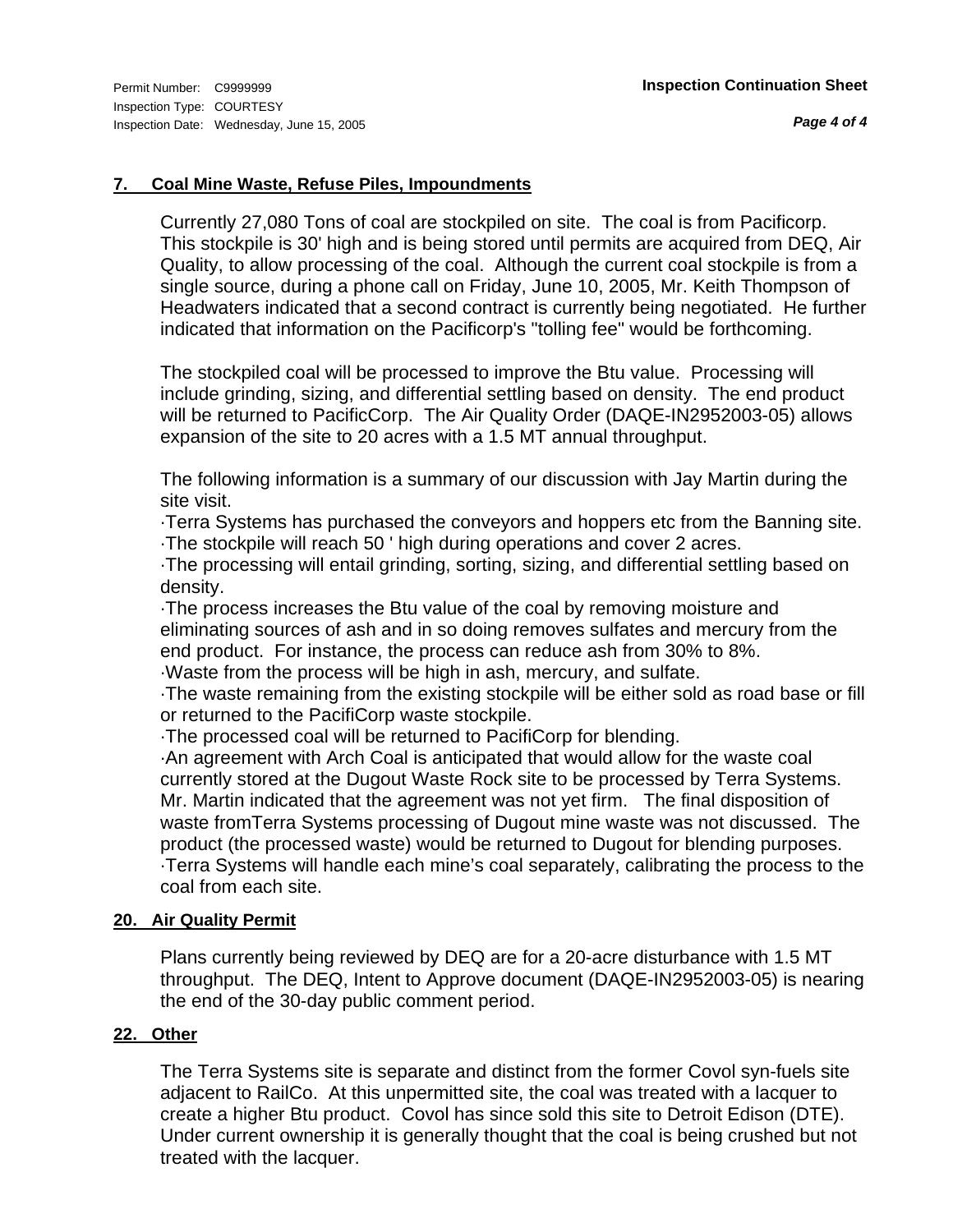

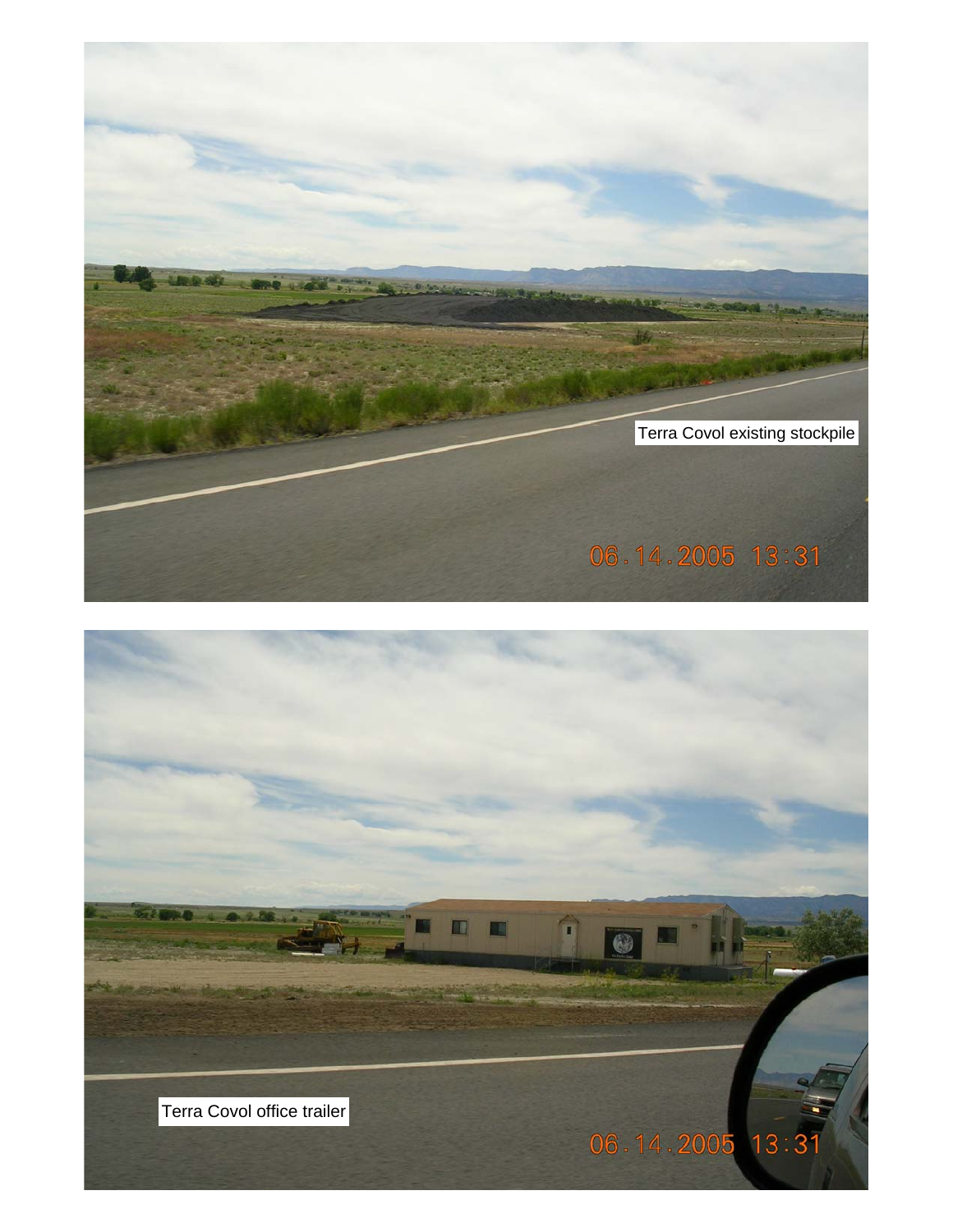

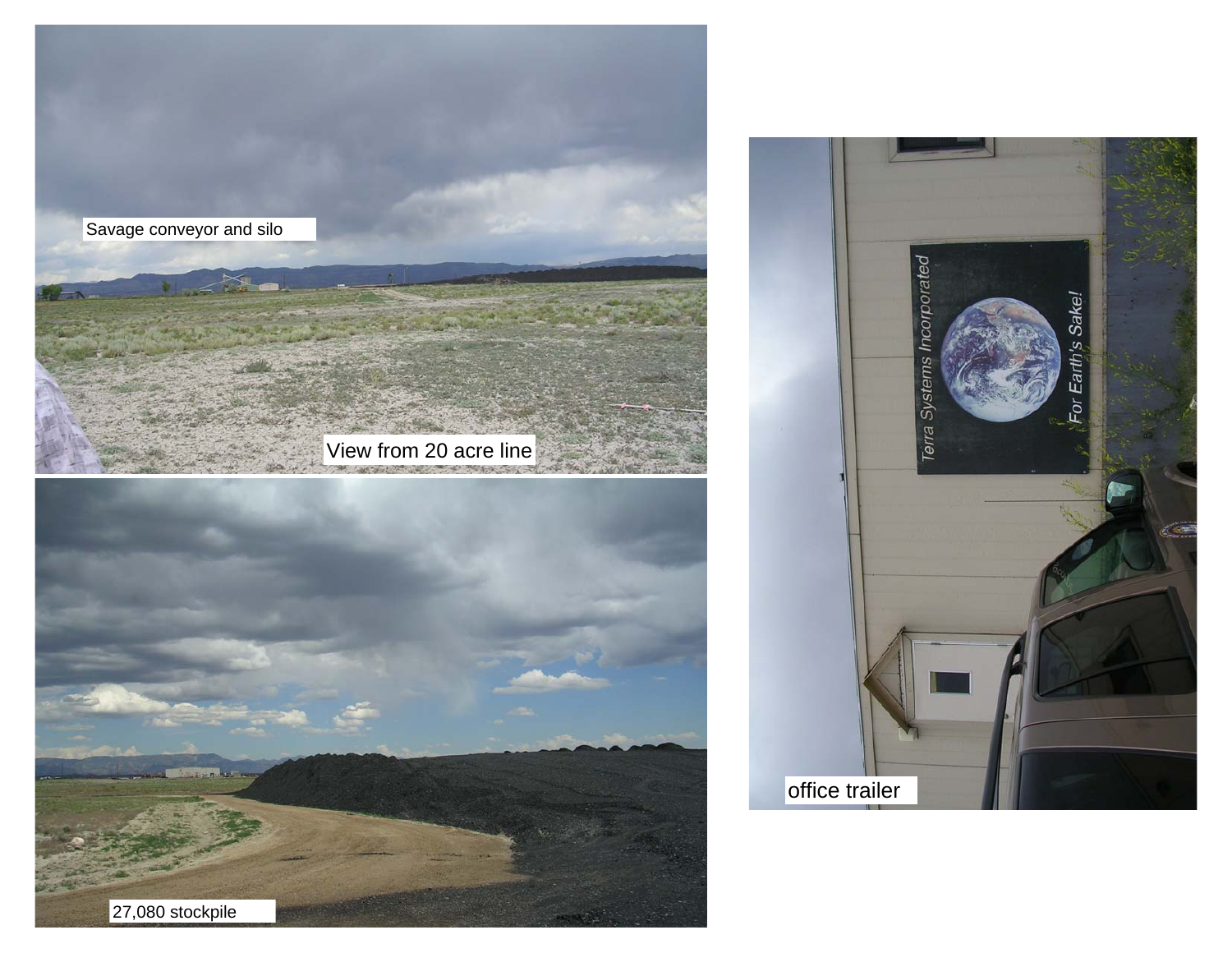

1 = Detroit Edison (formerly Covol Synfuels) 2 = CO-OP RailCo. (2) = Lu-ur raino.<br>
(3) = Source (formerly CW.Spur)<br>
(4) = Terra Systems (Covol / Headwaters) - - 5 miles southeast of Price. 4 miles)<br>
south on Huvy 10. east on Ridge Rd. 2.75 miles. Terra Systems (Covol/Head.)<br>
15 south East 520098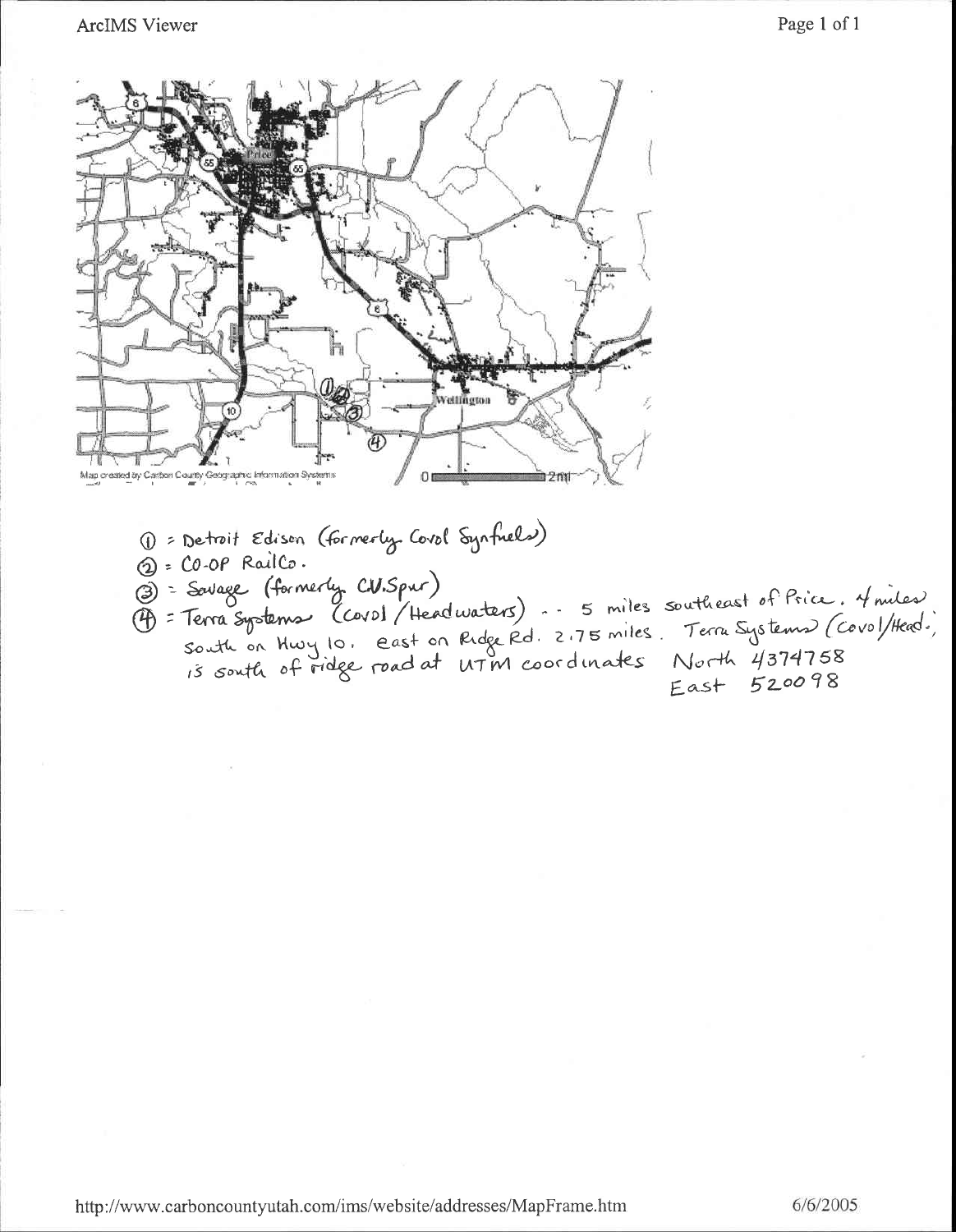









a state of the state of the state of the state of the state of the state of the state of the state of the state of the state of the state of the state of the state of the state of the state of the state of the state of the 

a strange de la provincia de la construcción

10653 S. River Front Parkway Suite 300 South Jordan, UT 84095

> 801/984-9400 801/984-9460 Fax

 $\mathcal{L}_{\mathcal{A}}(\mathcal{L}_{\mathcal{A}}) = \mathcal{L}_{\mathcal{A}}(\mathcal{L}_{\mathcal{A}}) = \mathcal{L}_{\mathcal{A}}(\mathcal{L}_{\mathcal{A}})$ 

BRITISH STATES IN THE REAL PROPERTY OF A 

www.headwaters.com

# Adding Value to Energy